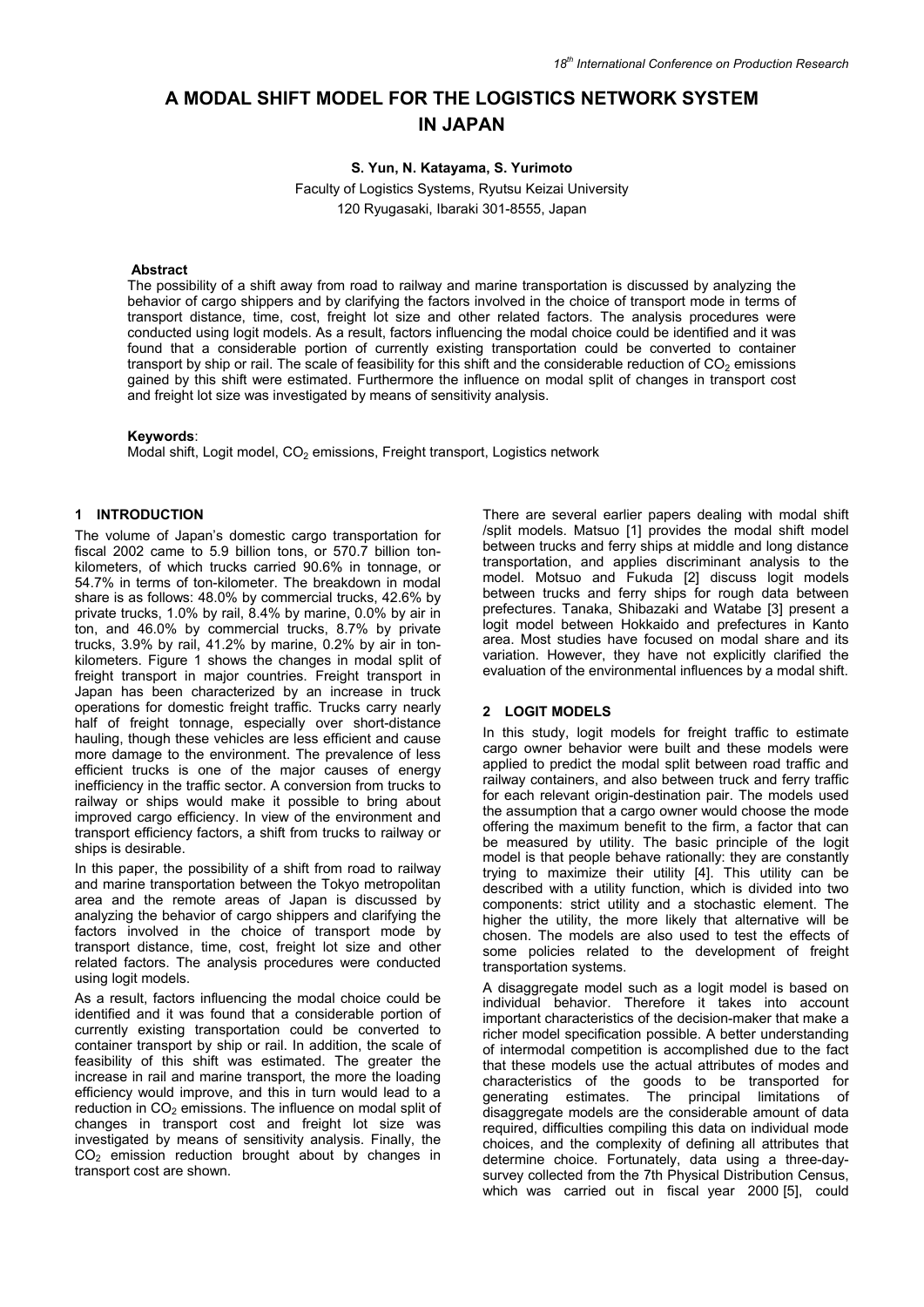

Figure 1: Changes in modal split of freight transport in major countries.

be obtained. These data are based on the origin-destination zones divided into 227 areas by mode.

The probability of choosing freight mode *i* in the logit model can be expressed as follows.

$$
P_{in} = \frac{\exp(V_{in})}{\exp(V_{in}) + \exp(V_{jn})}
$$
\n(1)

$$
V_{in} = \sum \theta_{ki} a_{kn} \tag{2}
$$

- *Pin* : the probability of choosing mode *i* by item *n*.
- $\theta_{ki}$  : a parameter for explanatory variable *k*.
- $a_{kn}$  : explanatory variable *k* of item *n*.
- *Vin* : utility which is obtained by mode *i* of item *n*.

 The targeted transport modes are the consolidated truck freight services, such as parcel delivery services, and the chartered trucks for road traffic; railroad containers; and ferry service ships. The models estimate the probability of choosing a mode between two alternatives for freight traffic between the Tokyo metropolitan area and the remote areas of Japan (Hokkaido, Tohoku and Kyushu areas). Figure 2 shows the map of these areas. Table 1 shows the targets used by logit models. Model 1 targets freight transport between Hokkaido, Tohoku - Tokyo metropolitan area, Model 2 targets freight between Hokkaido - Tokyo metropolitan area. Model 2 does not include Tohoku because of the small amount of ferry freight between Tohoku - Tokyo metropolitan area. Model 3 and 4 target freight between Kyushu - Tokyo metropolitan area. The targets of modal choice in Model 1 and 3 are truck and railway container; those of Model 2 and 4 are truck and ferry ship. The explanatory variables considered in the logit models included the following:

• Access time from origin of shipment to the nearest freight station or port used for the mainline transport.

- Access distance from origin of shipment to the nearest freight station or port used for the mainline ransport.
- Trunk time for mainline transport.
- Trunk distance for mainline transport.
- Egress time from the cargo station or port in destination area to actual destination.
- Egress distance from the cargo station or port in destination area to actual destination.
- Total time between origin and destination.
- Total distance between origin and destination.
- Transportation cost.



Figure 2: Tokyo metropolitan area and the remote areas of Japan (Hokkaido, Tohoku and Kyushu area).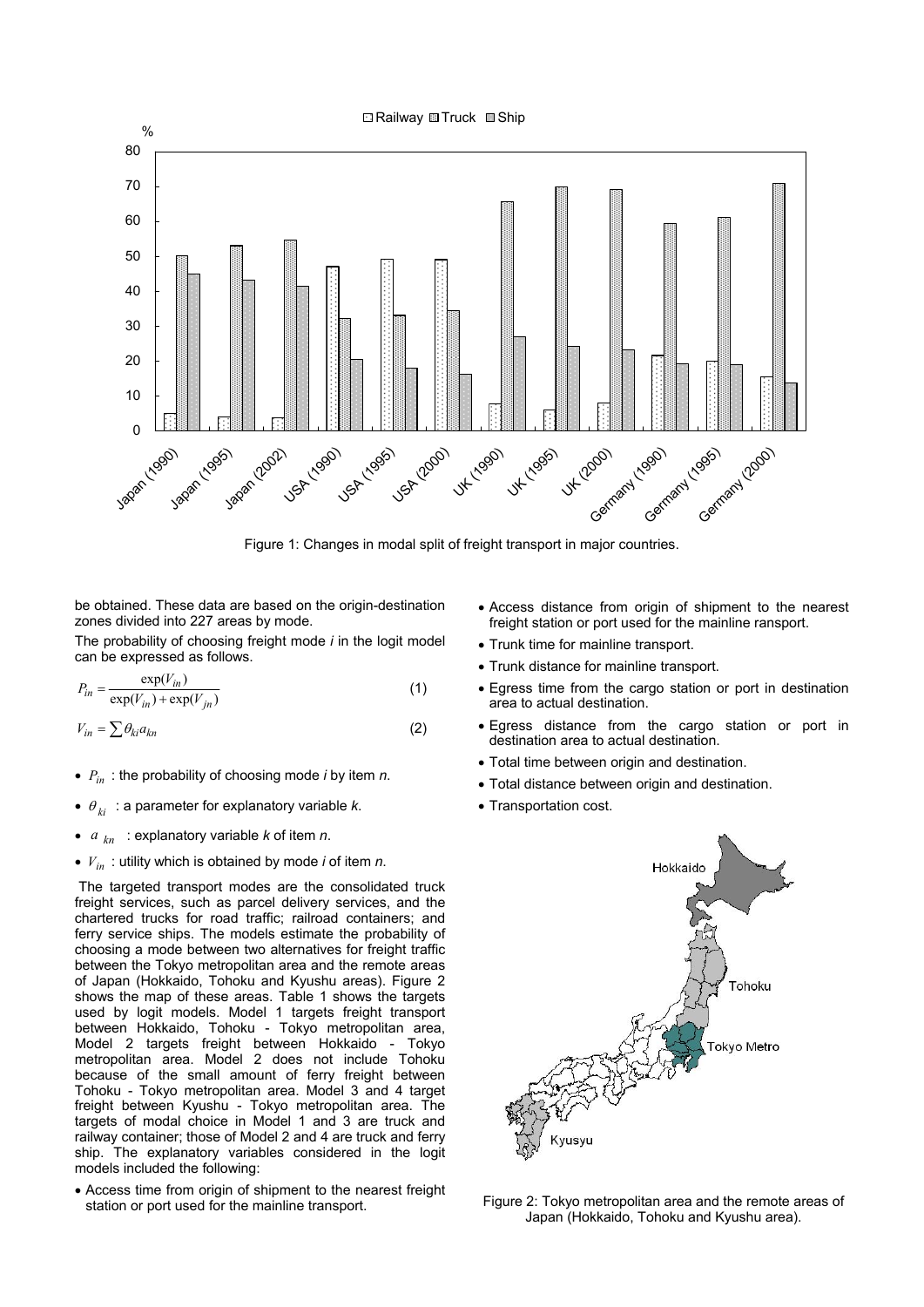| <b>TUDIO 1. LUGILITIOUGO.</b>     |                              |                             |  |
|-----------------------------------|------------------------------|-----------------------------|--|
| Model<br><b>Freight Transport</b> |                              | <b>Modal Choice</b>         |  |
| 1                                 | Hokkaido, Tohoku - Tokyo met | Truck and railway container |  |
| 2                                 | Hokkaido - Tokyo met         | Truck and ferry ship        |  |
| 3                                 | Kyushu - Tokyo met           | Truck and railway container |  |
| 4                                 | Kyushu - Tokyo met           | Truck and ferry ship        |  |

Table 1: Logit models

| Explanation           | Parameter and t-value |                 |                 |                 |
|-----------------------|-----------------------|-----------------|-----------------|-----------------|
| variable              | Model 1               | Model 2         | Model 3         | Model 4         |
| Access Time           | $-0.0537$             |                 | $-0.109$        | $-0.949$        |
|                       | $(-5.23)$             |                 | $(-4.17)$       | $(-4.93)$       |
|                       |                       | $-0.0322$       |                 |                 |
| <b>Total Time</b>     |                       | $(-3.27)$       |                 |                 |
|                       | $-0.00818$            | $-0.00377$      | $-0.00255$      | $-0.00499$      |
| <b>Transport Cost</b> | $(-8.44)$             | $(-2.85)$       | $(-5.22)$       | $(-7.91)$       |
| Log Lotsize           | $1.35$ [train]        |                 | 1.24            | 1.18            |
|                       | (11.8)                |                 | (11.7)          | (9.74)          |
| Correction term       | $-3.59$ [train]       | $-3.26$ [track] | $-1.65$ [train] | $-2.01$ [train] |

( ) is *t*-value [ ] is target

| Table 3: Hit ratios and likelihood ratios. |  |  |
|--------------------------------------------|--|--|
|                                            |  |  |

|                   | Model 1 | Model 2 | Model 3 | Model 4 |
|-------------------|---------|---------|---------|---------|
| Track hit ratio   | 0.72    | 0.58    | 0.81    | 0.81    |
| Railway hit ratio | 0.85    | -       | 0.69    | -       |
| Ferry hit ratio   | -       | 0.62    | -       | 0.79    |
| Average hit ratio | 0.79    | 0.60    | 0.76    | 0.80    |
| Likelihood ratio  | 0.37    | 0.08    | 0.27    | 0.32    |

• Freight lot size (logarithmic value).

Appropriate variables were selected from these variables based on the results of model applications.

# **3 RESULTS OF APPLICATION OF LOGIT MODELS**

A software program, LIMDEP/NLOGIT Ver3.0, was used to calculate results using this model analysis. The analysis was conducted for the four models, respectively. Table 2 shows the explanatory variables selected for these models and their parameters and t-values. Table 3 shows the hit ratios and likelihood ratios.

From these results, it was found that the factors influencing mode choice were the freight lot size of the goods, transport cost and the total transport time between the origin and destination, and access time to the nearest port or cargo station.

Freight lot size is an especially significant determinant of mode choice related to transportation between the Tokyo

and Kyushu areas, whereas transport cost is a common significant determinant of mode choice for all areas. These factors have an influence on the selection ratio of a mode. The larger the lot size of the freight and the less the transport cost by railway and ferry, the more the share of railway and ferry containers.

#### **4 SENSITIVITY ANALYSIS**

Some sensitivity analyses based on the results of the applications were carried out. The influence on modal split of changes in transport cost and freight lot size was first investigated in the case of cargo shipped from Hokkaido, Tohoku or Kyushu to Tokyo.

As the freight lot size increases, the probabilities of choosing railway container versus trucks in a logit model is shown in Figure 3, and that of ferry ships versus trucks is shown in Figure 4. In the same way, probabilities of choosing railway container and ferry ships versus trucks,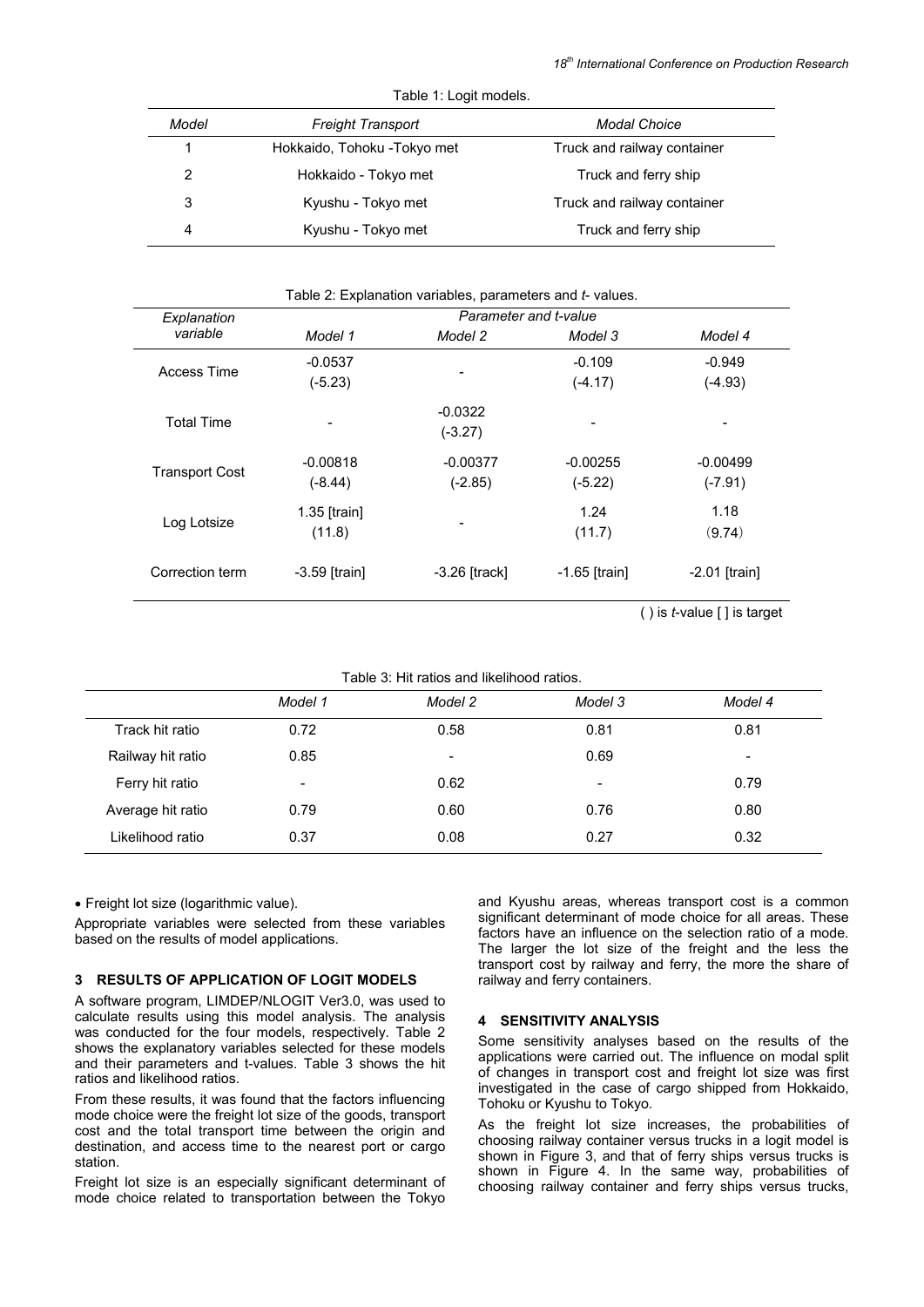

Figure 3: Probabilities of choosing railway versus trucks, increasing lot size.





Figure 4: Probabilities of choosing ferry versus trucks, increasing lot size.



Figure 5: Probabilities of choosing railway versus trucks, decreasing cost.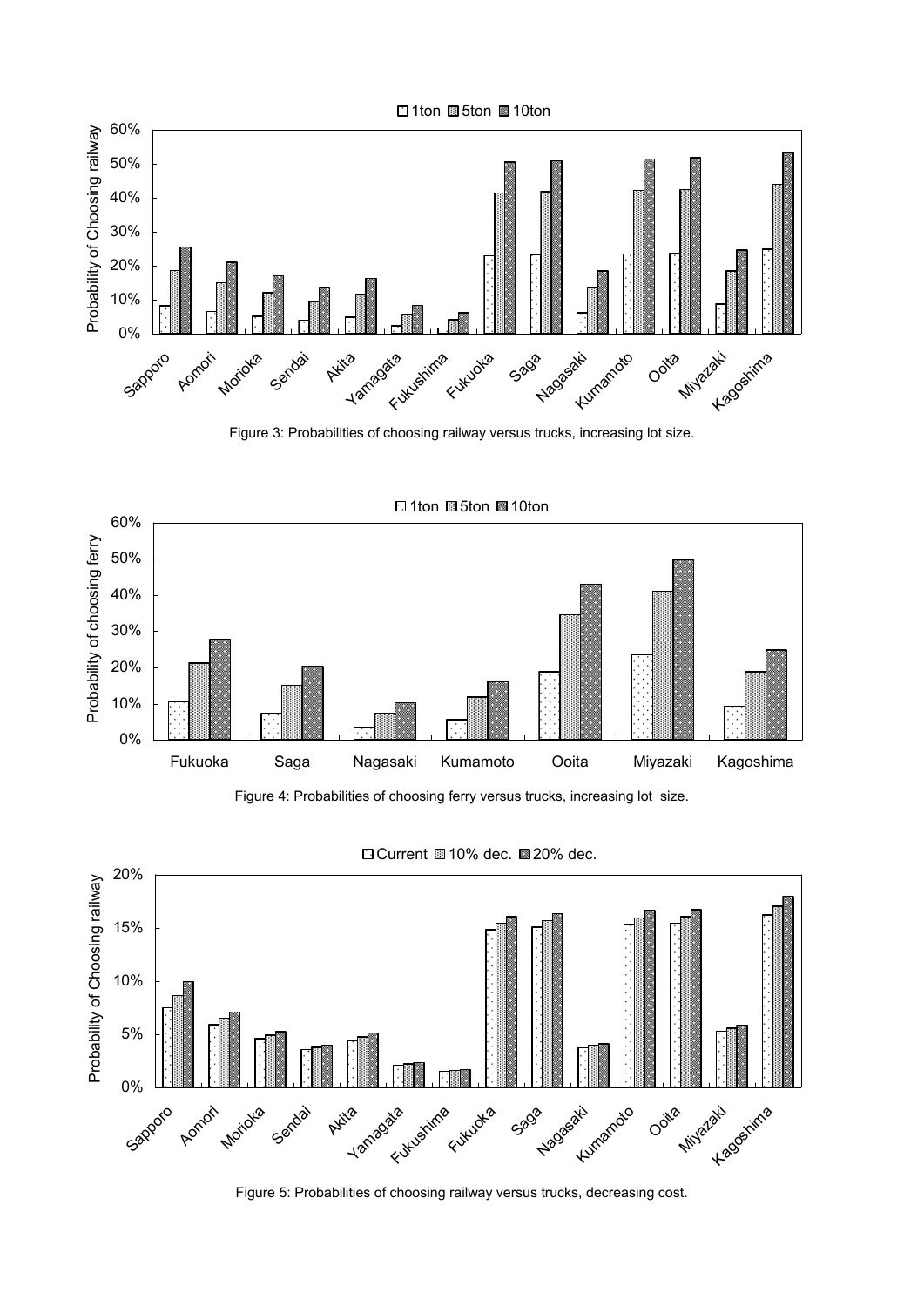



Figure 6: Probabilities of choosing ferry versus trucks, decreasing cost.

| $(2000 \text{ year}, g-CO2/ton km).$ |       |  |  |
|--------------------------------------|-------|--|--|
| Commercial truck                     | 178   |  |  |
| Small-size commercial truck          | 819   |  |  |
| Private truck                        | 372   |  |  |
| Small-size private truck             | 3,049 |  |  |
| Railway                              | 21    |  |  |
| Ship                                 | 40    |  |  |
| Air                                  | 1,483 |  |  |

| Table 4: $CO2$ emission coefficients |  |
|--------------------------------------|--|
|                                      |  |

when the transport costs by railway and ferry decrease, are shown in Figure 5 and 6. It can be seen that the influence of freight lot size is relatively large and this factor is crucial for the modal shift from road traffic to railway or ships

## **5 CO2 EMISSION REDUCTION RATES**

When transport costs by railway and ferry decrease, logit models can be used to estimate:  $CO<sub>2</sub>$  emission reduction rates derived from transport volume;  $CO<sub>2</sub>$  emission coefficients; and the variance in the rates of probability of choosing railway container or ferry ships versus trucks.

Table 4 shows the  $CO<sub>2</sub>$  emission coefficients for each transport mode.  $CO<sub>2</sub>$  emission coefficients of truck and air are scores of times more than railway and ship. When transport costs decrease 10% and 20% from current transport costs, the  $CO<sub>2</sub>$  emission reduction rates are derived for pairs of each origin and destination area. Then the  $CO<sub>2</sub>$  emission reduction rates for the freight from each prefecture to the Tokyo metropolitan area are calculated. The  $CO<sub>2</sub>$  emission reduction rates are shown in Figure 7 in the case of railway versus trucks, and in Figure 8 in the case of ferry versus trucks.

# **6 CONCLUSIONS**

Various action plans have been put together to achieve the Kyoto Protocol's targets for the reduction of greenhouse gas emissions. A modal shift from trucks to rail and marine transport is considered a means to this end. Japan's official Outline for Promotion of Efforts to Prevent Global Warming, formulated to achieve the Kyoto Protocol's targets for the reduction of greenhouse gas emissions, sets a goal of reducing 4.4 million tonnes of carbon dioxide emissions through modal shifting. To achieve this goal, truck shipments of approximately 20 billion freight tonnekilometers need to be switched to railways and coastal shipping. However, the rail and shipping shares of total shipments are in a state of continuing decline.

In this paper, the possibility of a modal shift from road to railway and marine transport, between the Tokyo metropolitan area and the remote areas of Japan, are discussed by analyzing the behavior of cargo shippers. The factors involved in the choice of transport mode by transport distance, time, cost, freight lot size and other related factors are clarified. These analyses were conducted using logit models.

Results of the statistical analyses showed that factors influencing the modal choice could be identified, and it was found that a considerable portion of freight could be converted to container transport by ships or rail. Significant factors for the modal shift were freight lot size, access time to the nearest cargo station or port, total time between origin and destination areas and transport cost.

The influence on modal split of changes in transport cost and freight lot size was investigated by means of sensitivity analysis. It was found that when the freight lot size by railway or ferry increases, modal shift from trucks to railway or ferry accelerate, especially in the case of large-scale